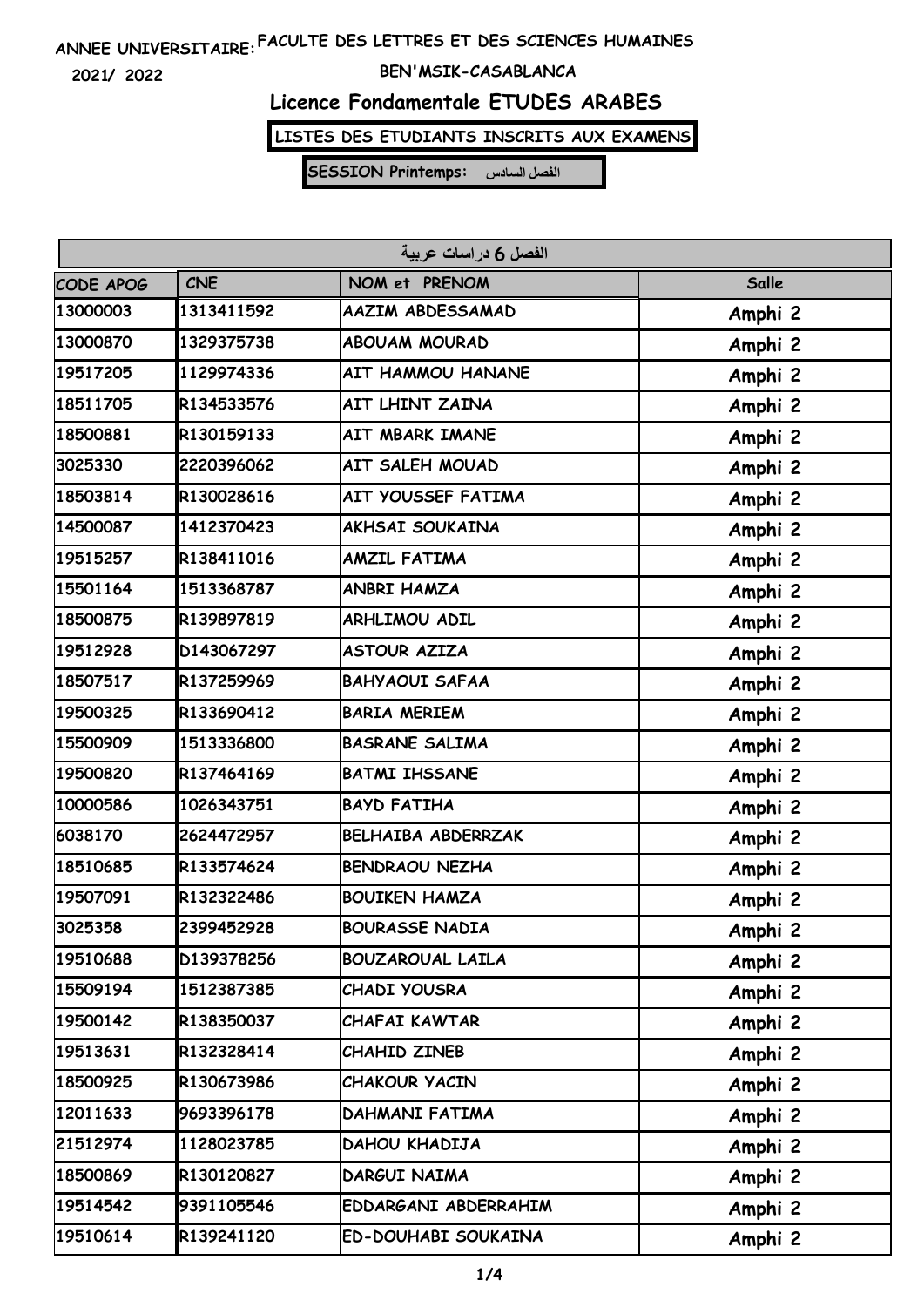**2021/ 2022**

#### **BEN'MSIK-CASABLANCA**

# **Licence Fondamentale ETUDES ARABES**

**LISTES DES ETUDIANTS INSCRITS AUX EXAMENS**

| الفصل 6 دراسات عربية |            |                           |         |  |  |
|----------------------|------------|---------------------------|---------|--|--|
| CODE APOG            | <b>CNE</b> | NOM et PRENOM             | Salle   |  |  |
| 19502157             | Z191600485 | EL ASAME AICHA            | Amphi 2 |  |  |
| 9000505              | 2927387096 | EL BERMAKI SARA           | Amphi 2 |  |  |
| 18500894             | R130701545 | EL BOUTAHIRI LATIFA       | Amphi 2 |  |  |
| 21519073             | D131766021 | EL BOUYAHYAOUI ABDESSADIK | Amphi 2 |  |  |
| 17504157             | R138299257 | EL FADILI IMANE           | Amphi 2 |  |  |
| 18503153             | Z181900137 | EL GOURCHI ASMAA          | Amphi 2 |  |  |
| 19500415             | Z191500422 | EL KHATTABE HIND          | Amphi 2 |  |  |
| 19516304             | 8181002430 | EL MIR FATIHA             | Amphi 2 |  |  |
| 19510683             | F138150854 | <b>ELAMRI ZINEB</b>       | Amphi 2 |  |  |
| 18513306             | F130179755 | <b>ELBARAMHOUM ZINEB</b>  | Amphi 2 |  |  |
| 19500293             | R139676737 | ELHABACHI SOUKAINA        | Amphi 2 |  |  |
| 17502766             | R132414063 | <b>ELRHOR NEZHA</b>       | Amphi 2 |  |  |
| 18503339             | Z182000211 | <b>ERRAJY TARIK</b>       | Amphi 2 |  |  |
| 19504366             | R136450136 | <b>ERREBBAHI MERIEM</b>   | Amphi 2 |  |  |
| 18512490             | F132271546 | <b>ER-RYFY OUMAIMA</b>    | Amphi 2 |  |  |
| 20513932             | D136766038 | ESSAADY MALYKA            | Amphi 2 |  |  |
| 6038227              | 2624453759 | ETANOUBI SAIDA            | Amphi 2 |  |  |
| 18501381             | R138517817 | ET-TALEBY ABDELMALEK      | Amphi 2 |  |  |
| 16510431             | D131731786 | <b>EZGUITY BOUCHRA</b>    | Amphi 2 |  |  |
| 17506492             | R138934102 | <b>EZZAHRI HASSNAA</b>    | Amphi 2 |  |  |
| 19506061             | R133345642 | EZ-ZAKI YOUSRA            | Amphi 2 |  |  |
| 15509983             | 1512386442 | <b>FALEH LAILA</b>        | Amphi 2 |  |  |
| 17507040             | D131651267 | <b>FATHI NOURRDDINE</b>   | Amphi 2 |  |  |
| 18501371             | R131260954 | FATIH OMAIMA              | Amphi 2 |  |  |
| 19500324             | R131299661 | FIKRY SAIDA               | Amphi 2 |  |  |
| 17506808             | R137781273 | <b>GUADI IHSSANE</b>      | Amphi 2 |  |  |
| 17506196             | R130137926 | HADI HAMZA                | Amphi 2 |  |  |
| 18506405             | R137589353 | HADOUCH AMAL              | Amphi 2 |  |  |
| 19500564             | R110028190 | HAFDI AMINA               | Amphi 2 |  |  |
| 18505092             | R134329804 | <b>HAMOUCH SAMIRA</b>     | Amphi 2 |  |  |
| 16504839             | Z164600136 | IBOURKI NAJMA             | Amphi 2 |  |  |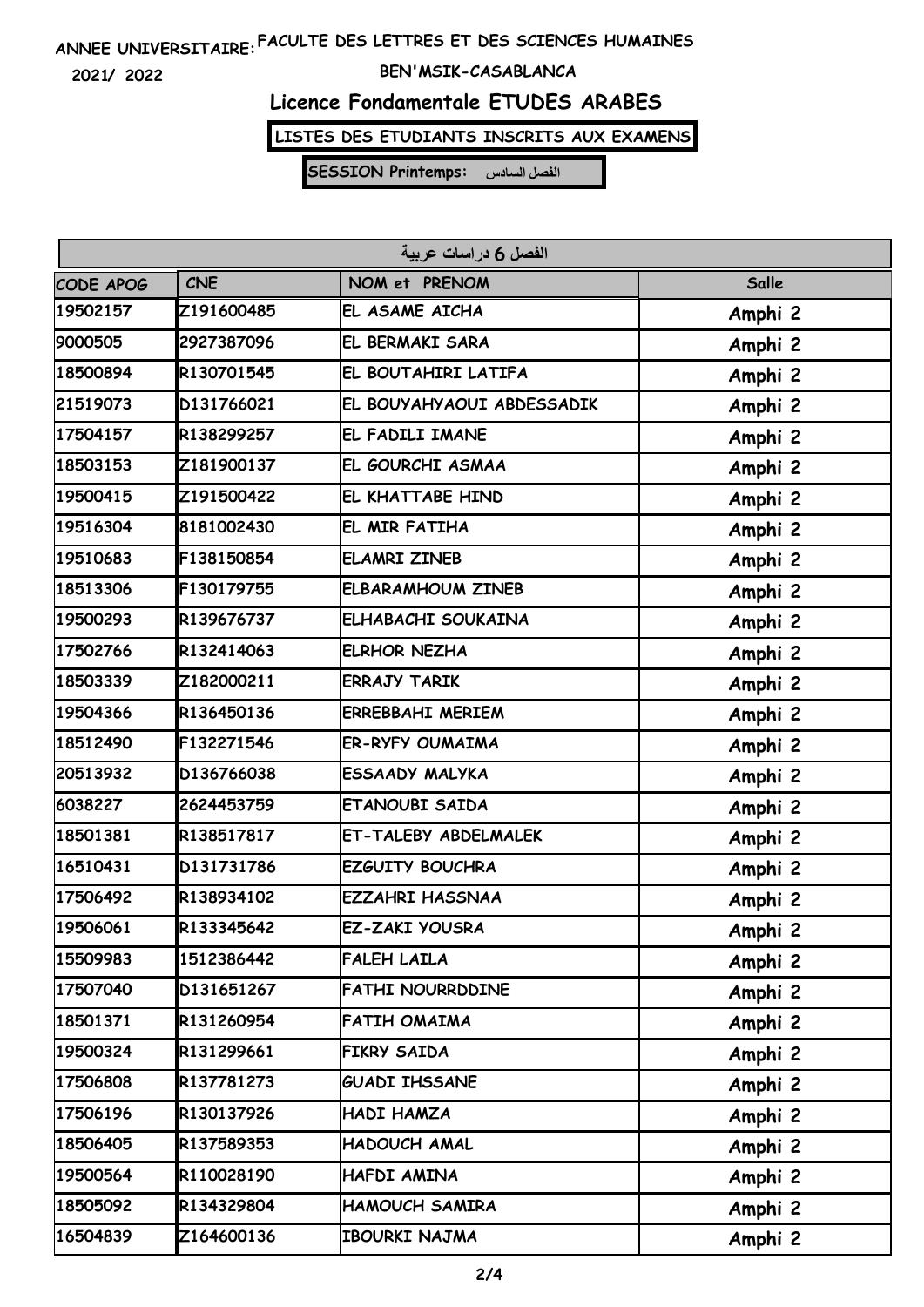**2021/ 2022**

#### **BEN'MSIK-CASABLANCA**

# **Licence Fondamentale ETUDES ARABES**

**LISTES DES ETUDIANTS INSCRITS AUX EXAMENS**

| الفصل 6 دراسات عربية |            |                         |         |  |  |
|----------------------|------------|-------------------------|---------|--|--|
| CODE APOG            | <b>CNE</b> | NOM et PRENOM           | Salle   |  |  |
| 13008053             | 1329415959 | <b>JABLI GHIZLANE</b>   | Amphi 2 |  |  |
| 18503150             | R132260943 | <b>JABRANI KAOUTTAR</b> | Amphi 2 |  |  |
| 19514517             | R130133560 | <b>JALIL AMINA</b>      | Amphi 2 |  |  |
| 18512678             | D134240439 | <b>JARMOUNE SAMIRA</b>  | Amphi 2 |  |  |
| 21512979             | P137031901 | <b>JBAILI FARIDA</b>    | Amphi 2 |  |  |
| 17501082             | R136357142 | <b>JLILIA LATIFA</b>    | Amphi 2 |  |  |
| 19508920             | 1028292751 | KABIRI KARIM            | Amphi 2 |  |  |
| 18503157             | R132260951 | <b>KABRI NOUHAILA</b>   | Amphi 2 |  |  |
| 13009295             | 1311235152 | <b>KASMI SAMIRA</b>     | Amphi 2 |  |  |
| 13009474             | 1311417418 | LAASRI ASMAA            | Amphi 2 |  |  |
| 19510715             | R146029005 | MAJDOUBI FATIMA         | Amphi 2 |  |  |
| 13011214             | 1311288398 | <b>MAMDOUHI KAOUTAR</b> | Amphi 2 |  |  |
| 14501253             | 1412339469 | <b>MAROUANE WIJDANE</b> | Amphi 2 |  |  |
| 18500914             | R130133074 | <b>MONCIR IHSSAN</b>    | Amphi 2 |  |  |
| 13009278             | 1313416690 | MOTACHAKIR MOHMED       | Amphi 2 |  |  |
| 16504964             | R136235092 | MOUJAHID SAMIRA         | Amphi 2 |  |  |
| 19500712             | R130111401 | MOUJBBAR L'MAHDI        | Amphi 2 |  |  |
| 18503471             | R130102982 | MOUJMAL KARIMA          | Amphi 2 |  |  |
| 18503470             | F137306774 | <b>MOUNIR YOUSSEF</b>   | Amphi 2 |  |  |
| 6038286              | 2623454015 | MOUSSAFIR MOHAMMED      | Amphi 2 |  |  |
| 18501375             | R130329952 | NAMOUS NADIA            | Amphi 2 |  |  |
| 18512981             | R134586695 | <b>OUADOUD FATIMA</b>   | Amphi 2 |  |  |
| 17512209             | D135852317 | OULHANFI ZAKARIA        | Amphi 2 |  |  |
| 18503326             | Z181600067 | <b>RAGUEB HANANE</b>    | Amphi 2 |  |  |
| 21516034             | 2422004275 | RAZIK MERYEM            | Amphi 2 |  |  |
| 17502664             | R139284958 | SAADELLAH ASSIA         | Amphi 2 |  |  |
| 18512400             | 1411081978 | SADQAOUI KHAOULA        | Amphi 2 |  |  |
| 13008066             | 1311375603 | SARGAOUI MOHCINE        | Amphi 2 |  |  |
| 21514219             | 9391868379 | SERGHINI SAMIRA         | Amphi 2 |  |  |
| 21515880             | 8888456965 | SOHBI NAJAT             | Amphi 2 |  |  |
| 19514750             | 1412384601 | SORAIBI OUMAIMA         | Amphi 2 |  |  |